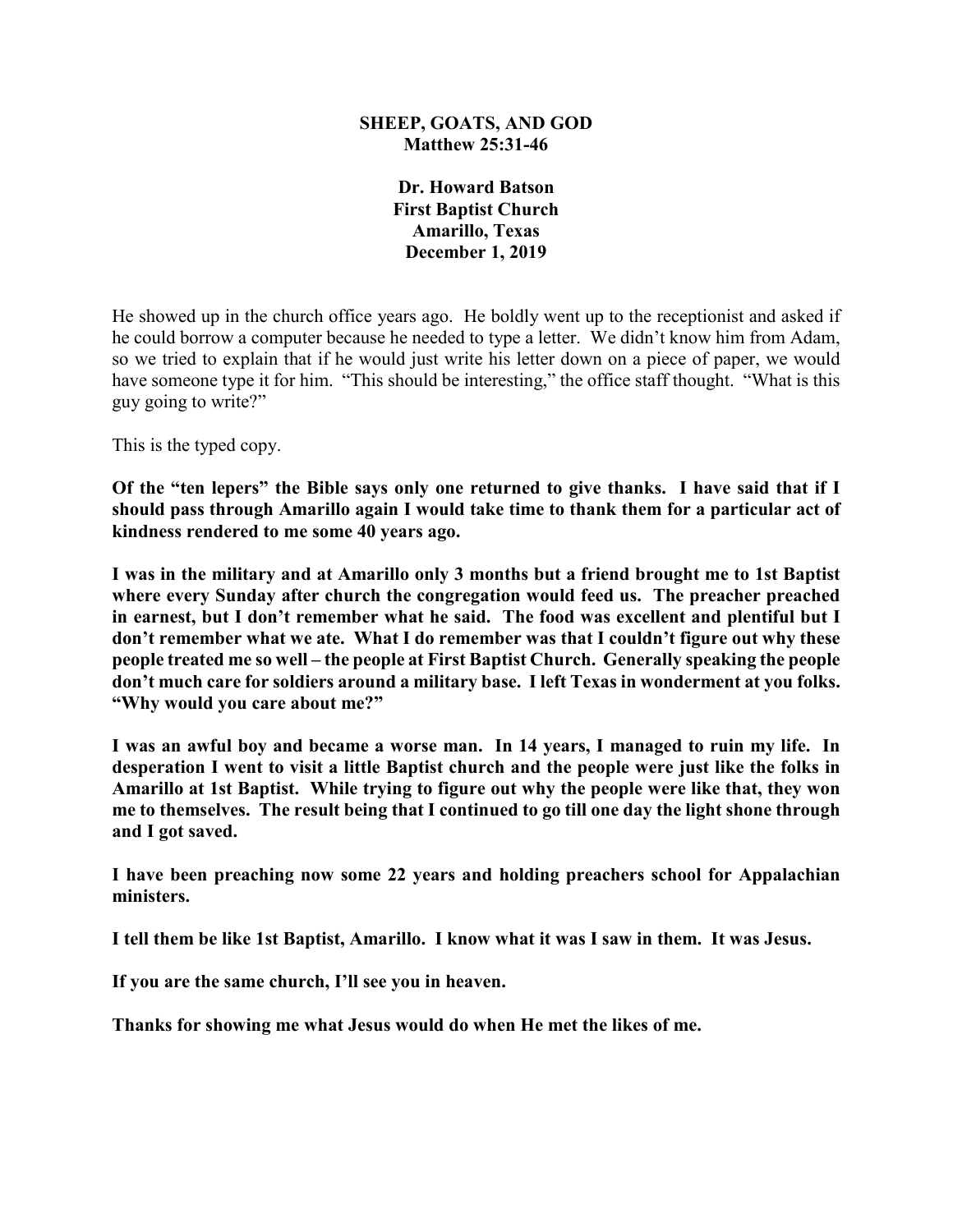Wow. What we thought would be silly gibberish was really a heart-warming, heart-felt thanks. To this church. There are some of you who are still here who participated in caring for the servicemen.

But he remembered. He couldn't get past it. He couldn't figure out why you loved him. And when he left First Baptist, after his stint here (perhaps those here at the church who worked with him, thinking they had accomplished nothing), God sent him off to see that love again in another – this time little – Baptist church. It didn't matter, did it? Big or little, he felt the same love in God's house.

For you see, there was no reason for us to love him that way. But we did. I love what he said about the little Baptist church. It wasn't Jesus he saw first. It was their love. He says – remember what he said – "...they won me to themselves." As a result, he kept attending. Then the light shone through and he was saved.

It's signed "Preacher Paul, 2922 Mutton Hollow Road, Kodak, Tennessee 37764."

We are saved by grace – saved by our faith in Christ Jesus and not by our works. It was His faithfulness on the cross that brought us into the Kingdom of God, not anything we did. But I can't get past what I read in scripture – passages like Matthew 25:31-46, passages in the New Testament that over and over again make it very clear – and I cannot fail to make clear what Jesus and the apostles taught so frequently – that we are saved by faith, but we are judged as God's people by our deeds, by our works, by what we do.

Over and over again in scripture we have the judgment scene. The scene is a division based on works. You have to be careful when you read the New Testament not to read it through so many presuppositions, so many "I've-already-made-up-my-mind lenses" that you can't see what's really written there. You read the New Testament and you're going to read about a judgment of works, of deeds. Over and over again, these are the words from the mouth of our Lord Jesus and the apostles He taught.

What Jesus says is what James says. It's what Paul says. It's what Peter says. We just cannot get past it. We are judged by our deeds. D-E-E-D-S. Our works. Put another way, the children of God are to be busy producing works that reveal who they really are in Christ Jesus. A faith that does not work cannot be a faith that saves. God's people work.

God's people are full of acts of kindness, good deeds that serve God, His church, and the Kingdom. There is not one of you here in this congregation who is saved to be shelved. Every one of you has gifts. You are to participate in the ministry and the functions of your body of faith, your local church. First and foremost, before you serve any other entity you need to serve your local church, the body of Christ. First and foremost. Service through your stewardship – your giving, your tithing. Service through the myriad of ministries and missions at First Baptist Church. They are countless.

Serving. Plugging in with God's people in God's house to produce His ministries to change lives. You cannot get past it.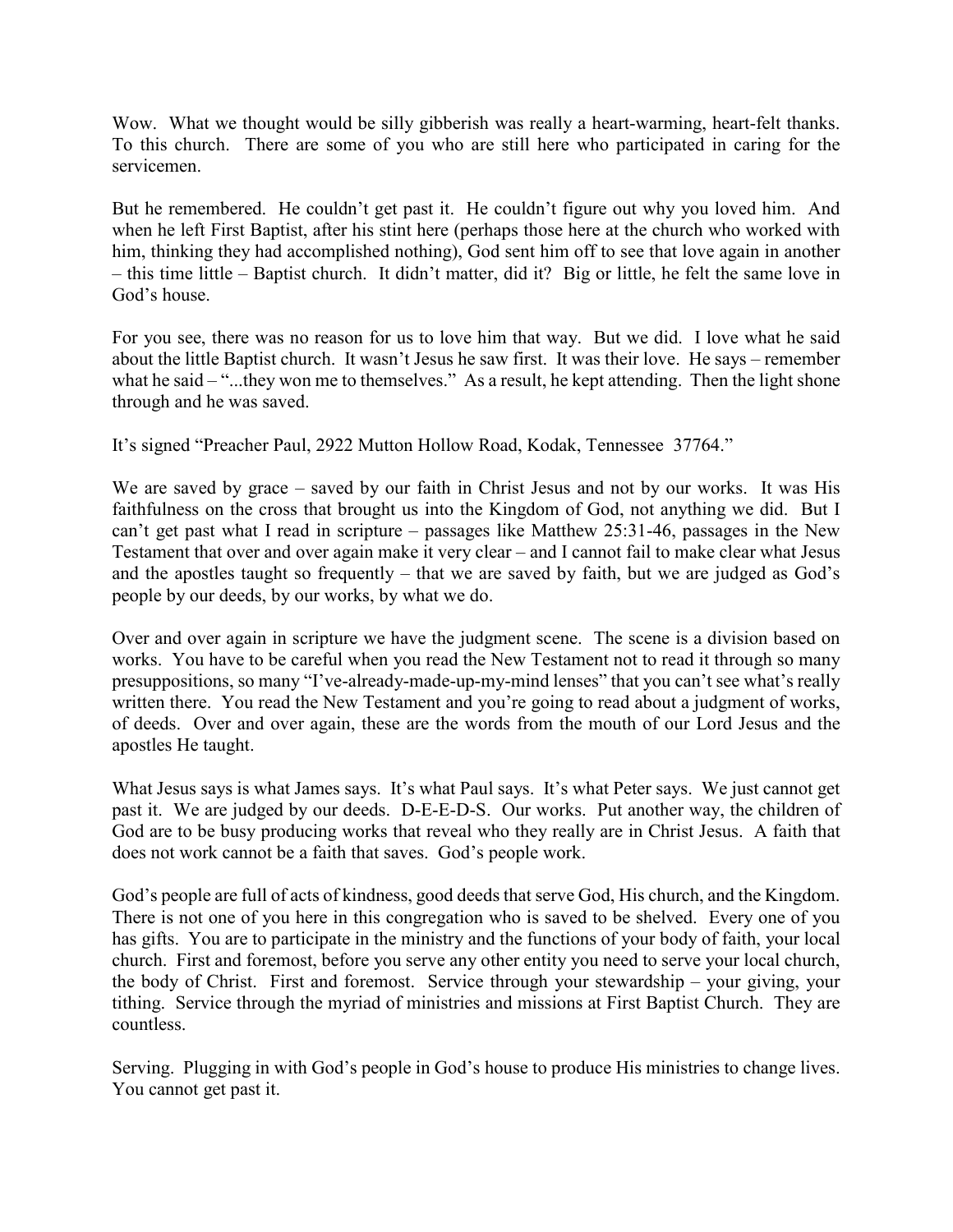What does the Bible say about works?.

### **I. First of all, I want to say that God remembers our works.**

Nehemiah 13:14 says "Remember me for this, O my God, and do not blot out my loyal deeds which I have performed for the house of my God and its services." Remember my active duty in your place of worship, he is saying clearly.

Hebrews 6 says the same thing. Whether it's the Old Testament prophet or the unknown author of the New Testament book, in Hebrews 6:9 we read, "But, beloved, we are convinced of better things concerning you, and things that accompany salvation, though we are speaking in this way. For God is not unjust so as to forget your work and the love which you have shown toward His name, in having ministered and in still ministering to the saints."

God remembers our works. He remembers our service for His house and for His church. The author of Hebrews says God is just. He will remember your work and the love that you have shown in His name as you're ministering to the people of God. Don't be sluggish about this, the author of Hebrews continues to say in chapter 6.

Look it up. Read it for yourself. God remembers our works.

Here in our passage in Matthew, our main text, we have the judgment of the nations, the dividing of the sheep and the goats. There is a division among those who are sheep and those who are goats. He says to those who are to inherit His Kingdom: "I was hungry, and you gave Me something to eat; I was thirsty, and you gave Me drink; I was a stranger, and you invited Me in; naked, and you clothed Me; I was sick, and you visited Me; I was in prison, and you came to Me."

And the righteous – notice, they are just as confused as the wicked – "Lord, when were you thirsty and I gave you something to drink? When were you hungry and we fed you? When were you a stranger and we invited you in? Or naked and we clothed you? When did we see you sick or in prison and come to you?" And He'll say, "Inasmuch as you do it to the least of these brothers of Mine, even the least of them, you've done it to Me."

Then to the left He says, "I want you to go to the eternal fire. I made it for the devil and his angels, but you're going to go there. I was hungry and you didn't give me anything to eat. I was thirsty, and you left my throat parched. I was a stranger, and you didn't take me in. I was naked; you didn't put any clothes on my back. I was sick and in prison, and you shunned me."

And they're going to say, "Lord, we didn't see you hungry or thirsty or sick or in prison or naked." And He's going to say, "Yes, when you saw the least of these that way, you saw me that way. Now go to eternal punishment." But to the righteous, "Go to eternal life."

You can almost see the scene as someone comes to the Kingdom of God, to the throne. Picture yourself there. I picture myself there. The King says to me, "Batson, did you bring your datebook?"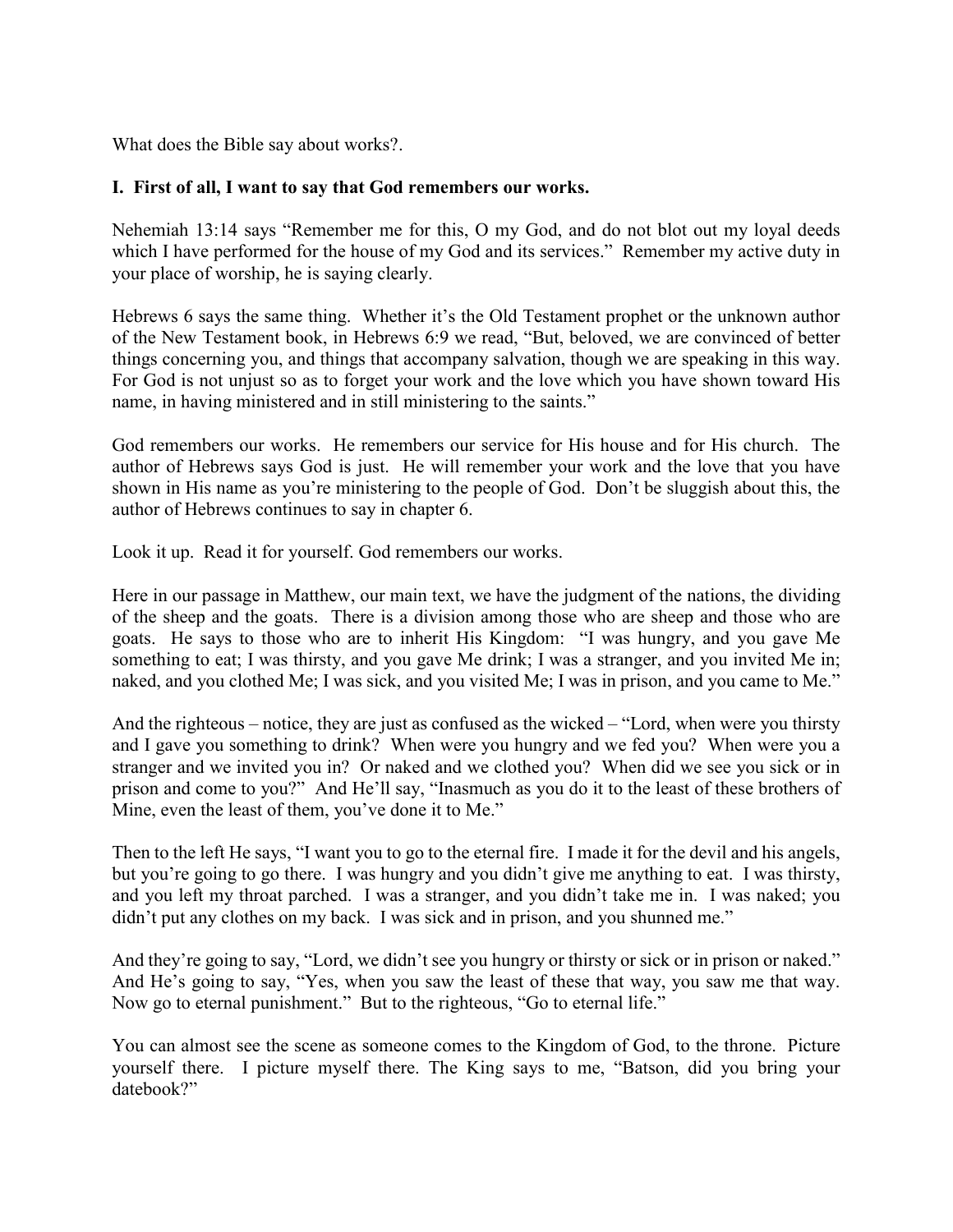"Yes, Lord."

"Well, I want you to look up March 6, 1973."

"Yes, that's great Lord. That's when I was elected president of the 5th grade class of Wade Hampton Elementary. Wow. You remember that, Lord?"

"No. That never even crossed my mind," the King replies. "It was on that day you shared your lunch with a boy who said he forgot his, but you noticed he'd been forgetting it a lot lately. Kinda looked like a hungry lion looking at a downed antelope as he watched the other children gobble down their lunches. That's what I remember you did on that day. Now turn forward there. It's 1980 – December 24."

"December 24, 1980. Lord, what did I get for Christmas that year, Lord? I can't remember."

"That's not important," says the King. "It was on that day, after your family's party, that you quietly slipped out, as a junior in high school, and played Santa Claus for the Kuswani children – a single mom from Lebanon who had found Jesus and was struggling with two boys who were unruly, like little boys are without a dad, and two daughters – one older, trying to play mom to the rest of her siblings while Mrs. Kuswani was at work. You gave Ead a bowling set, with plastic pins and a plastic ball, but he thought it was a Brunswick. You gave Joad a yo-yo and dart gun. You gave each of the sisters a doll. Batson, you've studied a lot of religion since then. I didn't think you were ever going to graduate. But you never came as close as you did on that day to understanding what I said: that pure and undefiled religion (James 1:27) in the sight of God is to visit orphans – they were that – and widows – she was that – in their distress. Now, how about February 2, 1992?"

"Yes, Lord," as I thumb ahead through my calendar. "I thought you'd take note of that. I defended the unity of the authorship of the prophet of the book of Isaiah. Dr. Bellenger's class. I tried to set them all straight that you only had one prophet who wrote that whole book. I made an A on that paper in that Baylor Ph.D. seminar. I thought you'd be proud of me for that. Hmm...you didn't really even take notice of that, King? Oh yeah...I forgot about that...yes, the lady had a flat tire and she was scared and I stopped and helped her change it. And that's what really mattered that day? Not my seminar paper on the unity of the authorship of Isaiah."

You've got the picture. You can substitute your life as well as mine. Yes, when we come to that last judgment, I'm afraid the text says there are going to be all kinds of surprises. There are going to be folks who are absolutely certain they were sheep. They are ready to saunter over to the King's right side. He'll stop them and they'll say, "Of course, we qualify. We preached in your name. We've done miracles in your name. We climbed to the top of the ecclesiastical ladder." And the King will say, "You're goats in sheep's clothing. I never knew you."

Then there will be people who have been broken in their sinfulness, ashamed of the things in their lives, who will wonder if they even have a chance to get into the Kingdom. They'll conclude that the only possibility is for them to rely on the grace and favor of the kindness of God.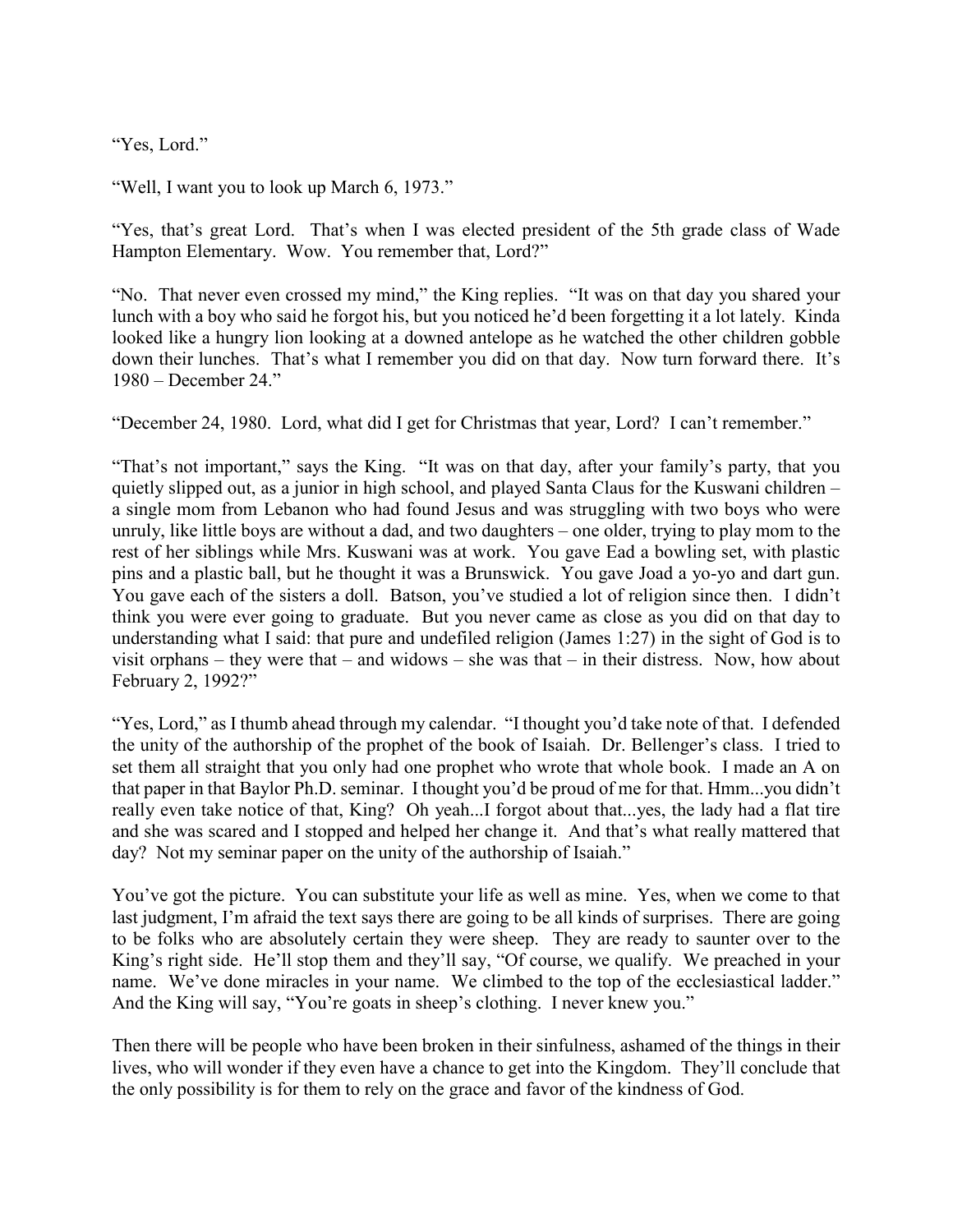You think God has saved you to shelve you? No, He's saved you to be His disciple, His learner, His follower who is dispensing grace everywhere you go. Even if it is only a cup of cold water in His name, it counts. You think God has given you the gift to teach so you can sit here and just listen and be entertained by me? No. He wants you not only to listen, but He wants you to talk and teach. You think He's given you a special love for children to sit here in worship and admire children? No. He's given you a special love for children that you can teach them in Sunday School about Him and His ways.

We need to wake up to works.

## **II. Not only does God remember them, but they are the evidence of our faith.**

We see it here in Matthew 25. We see it in James 2: "What use is it, my brethren, if a man says he has faith, but he has no works? Can that faith save him? If a brother or sister is without clothing and in need of daily food, and one of you says to them, 'Go in peace, be warmed and filled,' and yet you do not give them what is necessary for their body, what use is that? Even so faith, if it has no works, is dead, being by itself. But someone may well say, 'You have faith, and I have works; show me your faith without the works, and I will show you my faith by my works.'"

Yes, secondly, works are evidence of faith.

## **III. The third thing I want to say – and you need to hear it – you're going to be judged by your works.**

#### Look at 1 Corinthians 3:10 ff.

According to the grace of God which was given to me (Paul writes), as a wise master builder I laid a foundation, and another is building upon it. But let each man be careful how he builds upon it. For no man can lay a foundation other than the one which is laid, which is Jesus Christ. (That's our salvation.) Now if any man builds upon the foundation with gold, silver, precious stones, wood, hay, straw, each man's work will become evident; for the day will show it, because it is to be revealed with fire; and the fire itself will test the quality of each man's work. If any man's work which he has built upon it remains, he shall receive a reward. If any man's work is burned up, he shall suffer loss;- – (but notice he doesn't lose his salvation) – he himself, shall be saved, yet so as through fire.

#### 2 Corinthians 5:10

For we must all appear before the judgment seat of Christ (says Paul), that each one may be recompensed for his deeds in the body, according to what he has done, whether good or bad.

It doesn't get any clearer than that.

In John 15, Jesus speaks of the vine and the branches. "Every branch in me that does not bear fruit, He takes away; and every branch that bears fruit, He prunes it, that it may bear more fruit."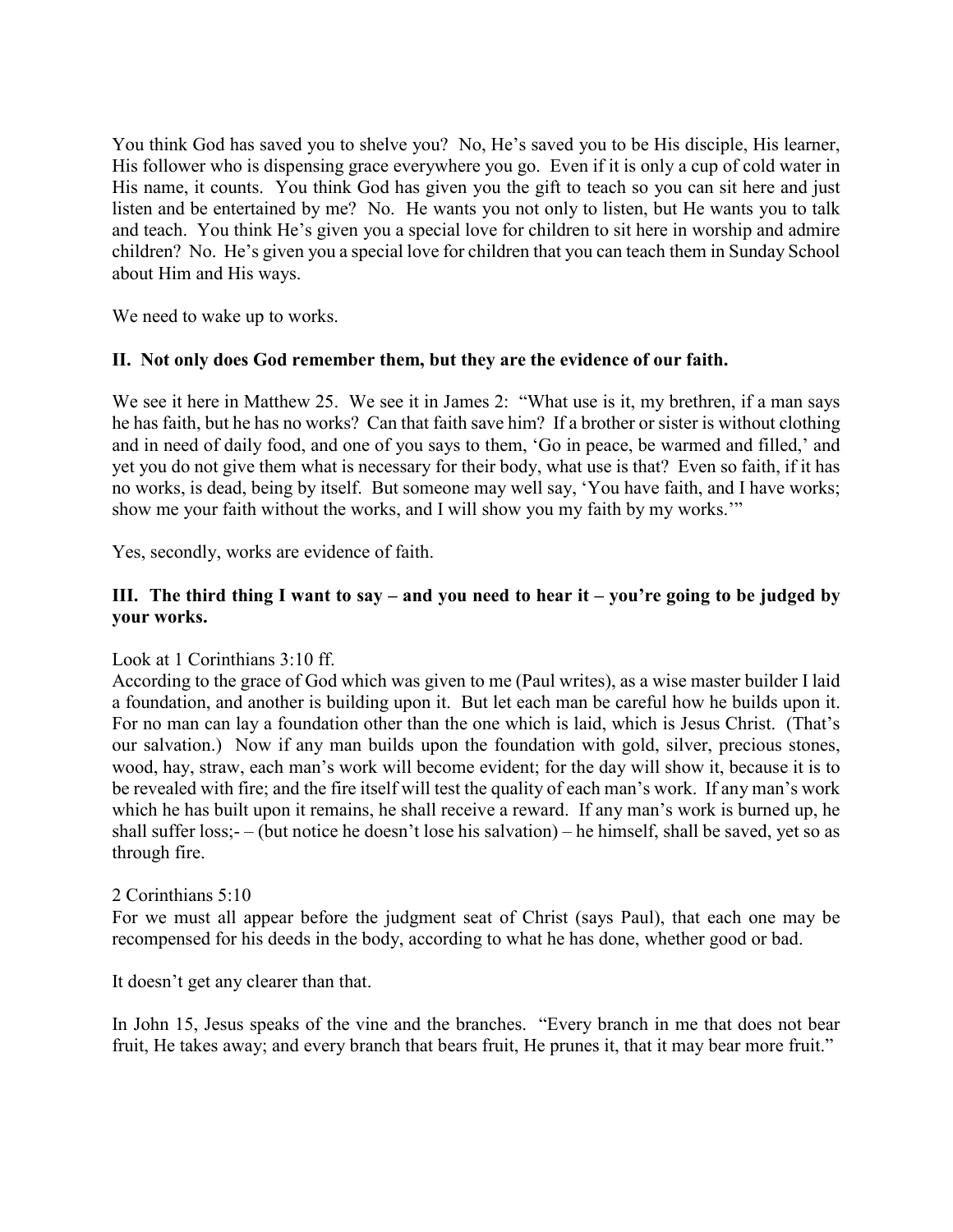Romans 2: "Because of your stubbornness and unrepentant heart you are storing up wrath for yourself in the day of wrath and revelation of the righteous judgment of God, who will render to every man according to his deeds."

You can't miss it. Doesn't Jesus Himself say in Matthew 16, "If anyone wishes to come after Me, let him deny himself, and take up his cross, and follow Me. For whoever wishes to save his life shall lose it; but whoever loses his life for My sake shall find it. For what will a man be profited, if he gains the whole world, and forfeits his soul? Or what will a man give in exchange for his soul? For the Son of Man (speaking of Himself) is going to come in the glory of His Father with His angels; and will then recompense every man according to his deeds."

I just can't get past it.

# **IV. Our deeds cause people to glorify God.**

Matthew 5:16

Let your light shine before men in such a way that they may see your good works, and glorify your Father who is in heaven.

1 Peter 2:12

Keep your behavior excellent among the Gentiles, so that in the thing in which they slander you as evildoers, they may on account of your good deeds, as they observe them, glorify God in the day of visitation.

The world ought to see all the wonderful things that the people of God are doing in such a way that they say, "You know, they must really have something." Like Pastor Paul who wrote and said, "I couldn't figure out why you loved me here at First Baptist Church." Pastor Paul said he was drawn to the people at the small Baptist church he went to. It was only after being drawn to them that he was drawn to Jesus. And only after people are drawn to you will they be drawn to your Lord. And they're drawn to you by your works, by your deeds.

# **V. In 1 Timothy, we learn finally that those who minister to us – that is me – it's my job to exhort you, like I am doing today, to do good works.**

In 1 Timothy 6:17 ff., Paul tells the young minister, "Instruct those who are rich in this present world not to be conceited or to fix their hope on the uncertainty of riches, but upon God, who richly supplies us with all things to enjoy. Instruct them to do good, to be rich in good works, to be generous, and ready to share, storing up for themselves the treasure of a good foundation for the future, so that they may take hold of that which is life indeed."

You think God has blessed you and blessed your business so you can own yet a third or fourth home, or have a new car every year? You think He is really blessing you for those self-serving things? Or do you think He might be blessing you so that you can be a blessing to others, working for His Kingdom through His church? You tell the rich, says Paul to Timothy, that they need to be rich in good deeds.